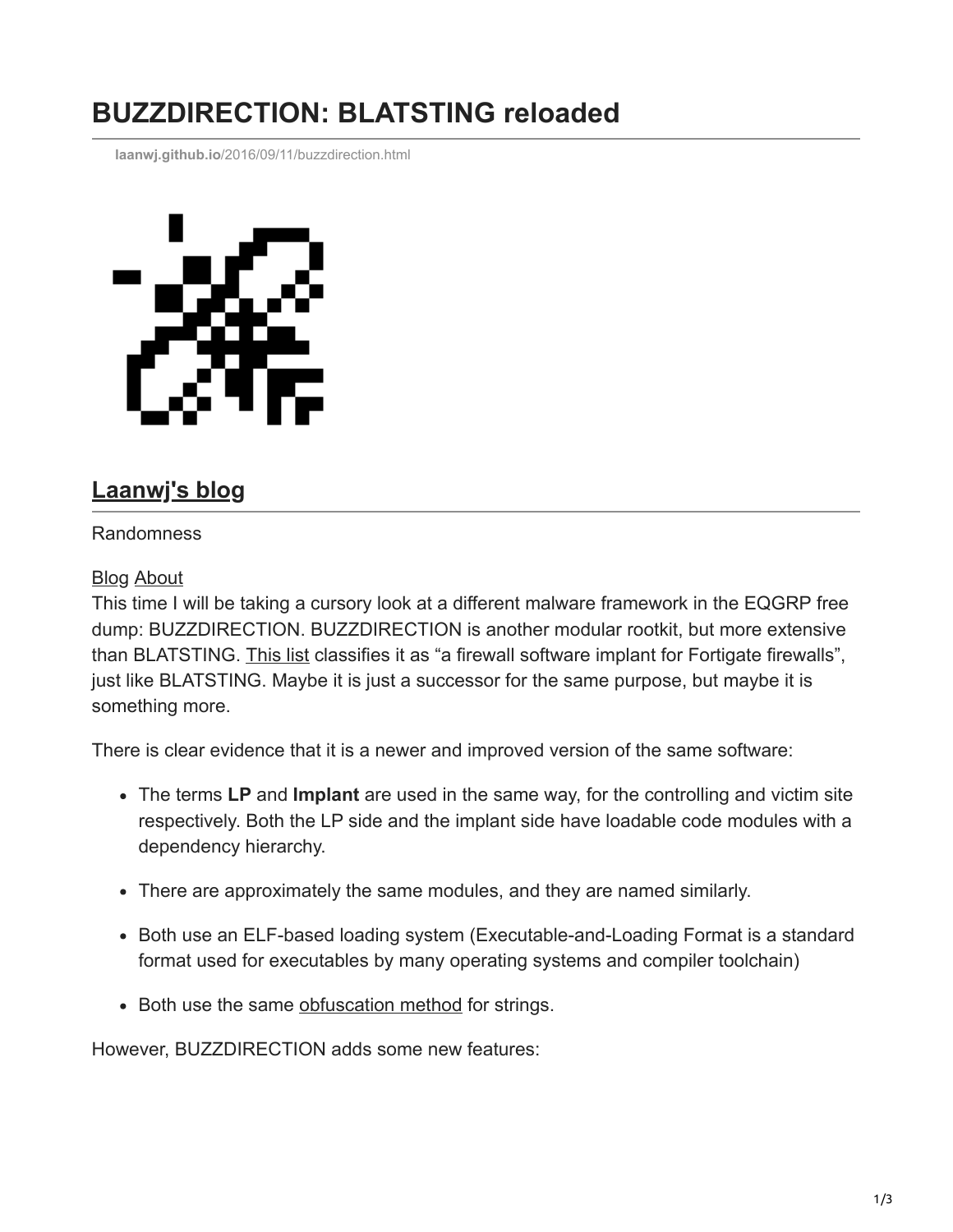

• Platform-dependent and -independent modules.

Two platforms are included: BUZZTACO and BUZZFAJITA. It is not clear to me what these are exactly, but they are both based on Linux, supposedly Linuxbased routers. This software seems less specifically targetted than BLATSTING which was hardcoded to specific kernels. It is also much easier to add support for new targets here.

- Multiple CPU architecture support: i386 ppc x86\_64 are those included.
- Even more care has been taken to purge / obfuscate strings.
- There is a better organized directory hierarchy. Modules are split between base (Crypto, Hash, core utilities), base platform (platform functions for accessing files, processes, persistence, and so on), and application (NetworkProfiler, SecondDate, Tunnel, and so on).
- The LP has been split into two parts: an binary backend and a Python-based frontend. The frontend sends commands to the backend, which in turn sends them to the implant. This supposedly allows some more flexibility in separating functions over different networks, as well as being easier for automation.
- An XML-based description format is used to describe the modules and their parameters and dependencies on the LP side.

The smell of industrialization of these kind of operations is clear from this progression. By making it easier to configure, easier to retarget, and easier to automate, it is cheaper to do more of it. If this trend continued by now there will be a sprawling ecosystem of surveillance modules, like a NSA appstore, which are habitually used on every router in sight.

Another name that is used for supposedly this malware is BUZZLIGHTYEAR (from Firewall/OPS/userscript.FW ).

Written on September 11, 2016

Tags: [eqgrp](https://laanwj.github.io/tags/#eqgrp) [malware](https://laanwj.github.io/tags/#malware)